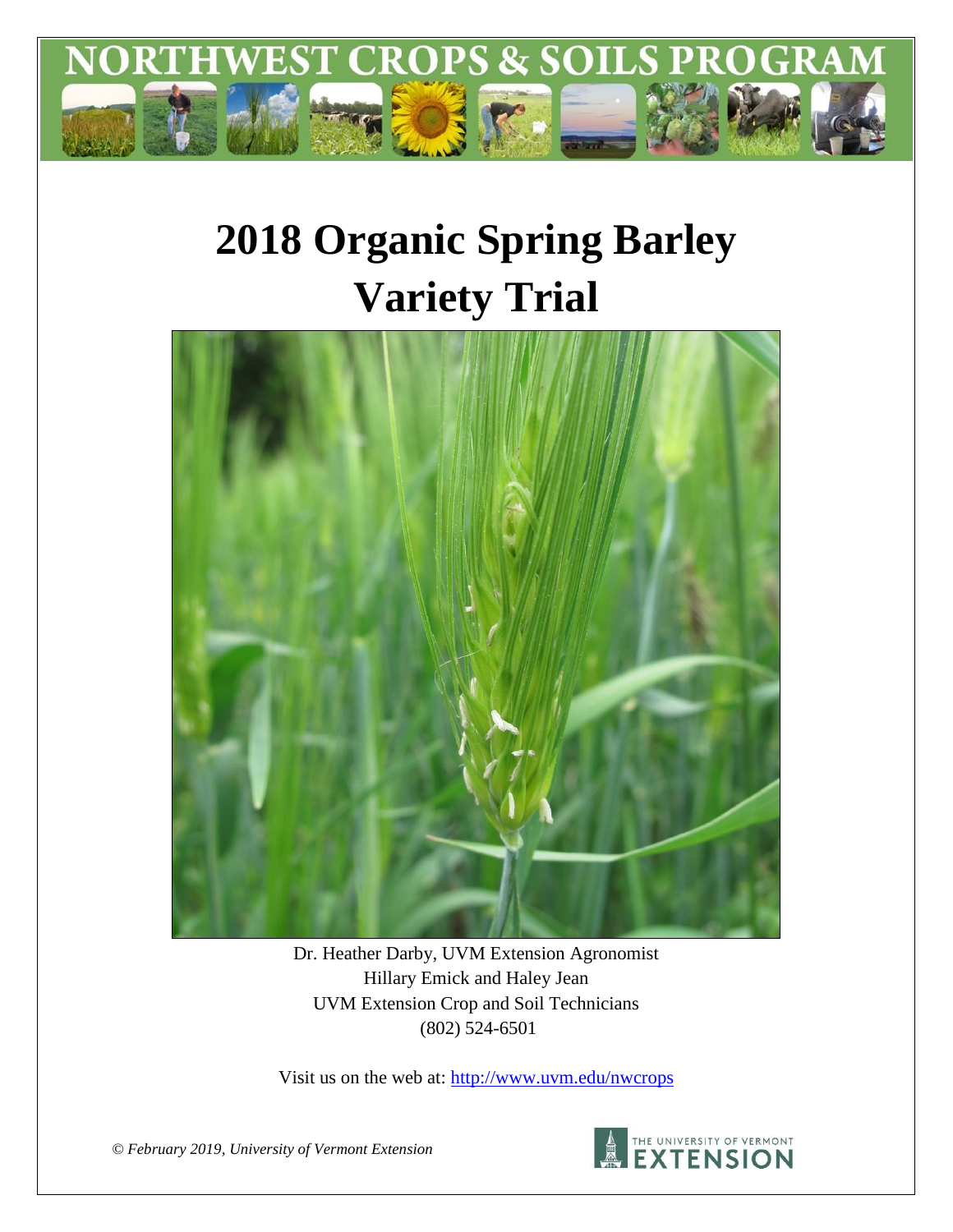#### **2018 ORGANIC SPRING BARLEY VARIETY TRIAL Dr. Heather Darby, University of Vermont Extension heather.darby[at]uvm.edu**

With the revival of the small grains industry in the Northeast and the strength of the locavore movement, craft breweries and distilleries have expressed an interest in sourcing local barley for malting. Malting barley must meet specific quality characteristics such as low protein content and high germination. Depending on the variety, barley can be planted in either the spring or fall, and both two- and six-row barley can be used for malting. In 2018, UVM Extension in collaboration with the Eastern Spring Malting Barley Nursery (ESBN) testing network conducted a spring malting barley trial to evaluate yield and quality of 25 varieties. Some varieties that had not performed well or are no longer commercially available were dropped from the trial and new varieties were added.

## **MATERIALS AND METHODS**

In 2018, a spring barley variety trial was initiated at Borderview Research Farm in Alburgh, VT. The experimental plot design was a randomized complete block with three replications. The treatments were twenty-five spring malting barley varieties, listed in Table 1.

| <b>Type</b> | <b>Seed source</b>               |  |  |  |
|-------------|----------------------------------|--|--|--|
| 6-row       | North Dakota State University    |  |  |  |
| $2$ -row    | North Dakota State University    |  |  |  |
| $2$ -row    | North Dakota State University    |  |  |  |
| $2$ -row    | North Dakota State University    |  |  |  |
| $2$ -row    | North Dakota State University    |  |  |  |
| $2$ -row    | North Dakota State University    |  |  |  |
| $2$ -row    | North Dakota State University    |  |  |  |
| $2$ -row    | North Dakota State University    |  |  |  |
| $2$ -row    | Agriculture and Agri-Food Canada |  |  |  |
| $2$ -row    | Ackermann (Germany)              |  |  |  |
| $2$ -row    | Secobra (France)                 |  |  |  |
| $2$ -row    | Secobra (France)                 |  |  |  |
| $2$ -row    | Ackerman, Germany                |  |  |  |
| $2$ -row    | Secobra (France)                 |  |  |  |
| $2$ -row    | KWS Cereals USA LLC, Germany     |  |  |  |
| $2$ -row    | KWS Cereals USA LLC, Germany     |  |  |  |
| $2$ -row    | KWS Cereals USA LLC, Germany     |  |  |  |
| $2$ -row    | <b>Limagrain Cereal Seeds</b>    |  |  |  |
| $2$ -row    | <b>Limagrain Cereal Seeds</b>    |  |  |  |
| $2$ -row    | North Dakota State University    |  |  |  |
| $2$ -row    | Agriculture and Agri-Food Canada |  |  |  |
|             |                                  |  |  |  |

#### **Table 1. Twenty-five spring barley varieties trialed at Borderview Research Farm in Alburgh, VT, 2018.**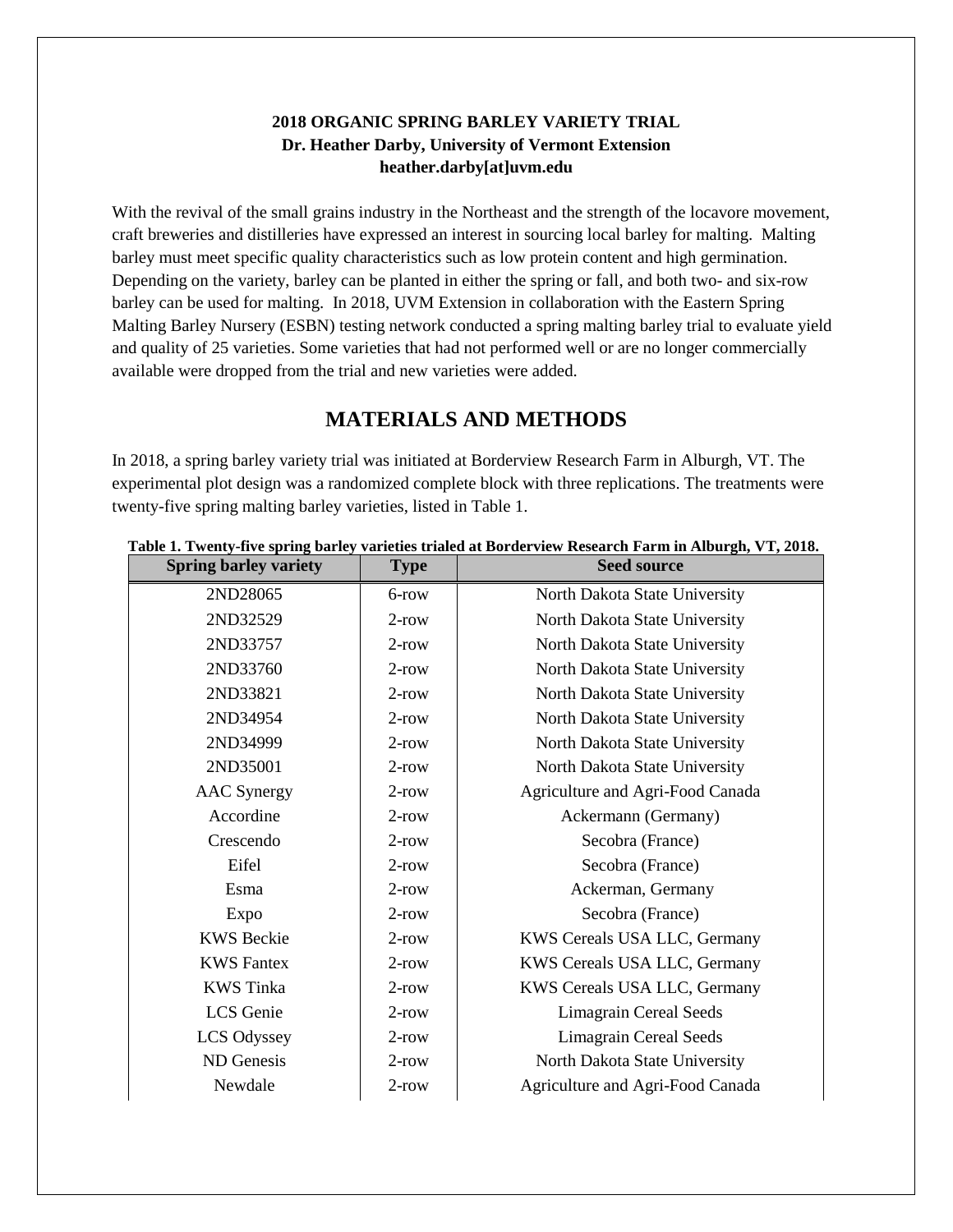| Pinnacle  | $2$ -row | North Dakota State University     |
|-----------|----------|-----------------------------------|
| Ouest     | 6-row    | University of Minnesota           |
| Sangria   | $2$ -row | Ackerman, Germany                 |
| Tradition | 6-row    | Busch Agricultural Resources, LLC |

All plots were managed with practices similar to those used by producers in the surrounding areas (Table 2). The previous crop planted at the site was corn. In April, the trial area was plowed, disked and spike tooth harrowed to prepare for planting. The plots were seeded with a Great Plains NT60 Cone Seeder on 24-Apr at a seeding rate of 300 live seeds  $m<sup>2</sup>$  into a Benson rocky silt loam. Plot size was 5' x 20'.

| <b>Trial Information</b>           | <b>Borderview Research Farm</b><br>Alburgh, VT |  |  |  |  |
|------------------------------------|------------------------------------------------|--|--|--|--|
| Soil type                          | Benson rocky silt loam                         |  |  |  |  |
| Previous crop                      | Corn                                           |  |  |  |  |
| Tillage operations                 | Spring plow, disc, and spike tooth harrow      |  |  |  |  |
| Harvest area (ft)                  | $5 \times 20$                                  |  |  |  |  |
| Row spacing (in)                   | 6                                              |  |  |  |  |
| Seeding rate (live seed $m^{-2}$ ) | 300                                            |  |  |  |  |
| Replicates                         | 3                                              |  |  |  |  |
| Planting date                      | $24-Apr$                                       |  |  |  |  |
| Harvest date                       | $30 - \text{Jul}$                              |  |  |  |  |

**Table 2. Agronomic and trial information for spring barley variety trial, 2018.**

On 20-Jun, plots were scouted for disease and insect pests. Each plot was visually inspected for presence of foliar disease and arthropod damage and scored on a scale of 0-9, with 0 indicating no visible damage and 9 indicating that the whole plot was severely damaged. The Clive James, 'An Illustrated Series of Assessment Keys for Plant Diseases, Their Preparation and Usage**'** was used to determine the severity of plant disease infection. Prior to harvest, barley heights were measured, excluding awns, in centimeters, and lodging was rated on a 0 to 9 scale, 0 indicated no lodging and 9 meant the plot was completely lodged and could not be harvested. Bird damage was a major issue in the barley trials and was also assessed on a 0 to 9 scale, with 0 indicating no noticeable bird damage and 9 indicating that the entire plot had been consumed by birds. On 30-Jul, the plots were harvested using an Almaco SPC50 small plot combine.

Following the harvest of spring barley, seed was cleaned with a small Clipper cleaner (A.T. Ferrell, Bluffton, IN). Quality measurements included standard testing parameters used by commercial malt houses. Plot yield was weighed. Harvest moisture was determined for each plot using a DICKEY-john Mini GAC moisture and test weight meter. Generally the heavier the barley is per bushel, the higher malting quality. A one-pound subsample was collected to determine quality. The samples were then ground into flour using the Perten LM3100 Laboratory Mill, and were evaluated for crude protein content using the Perten Inframatic 8600 Flour Analyzer. Falling number for all barley varieties were determined using the AACC Method 56-81B, AACC Intl., 2000 on a Perten FN 1500 Falling Number Machine. The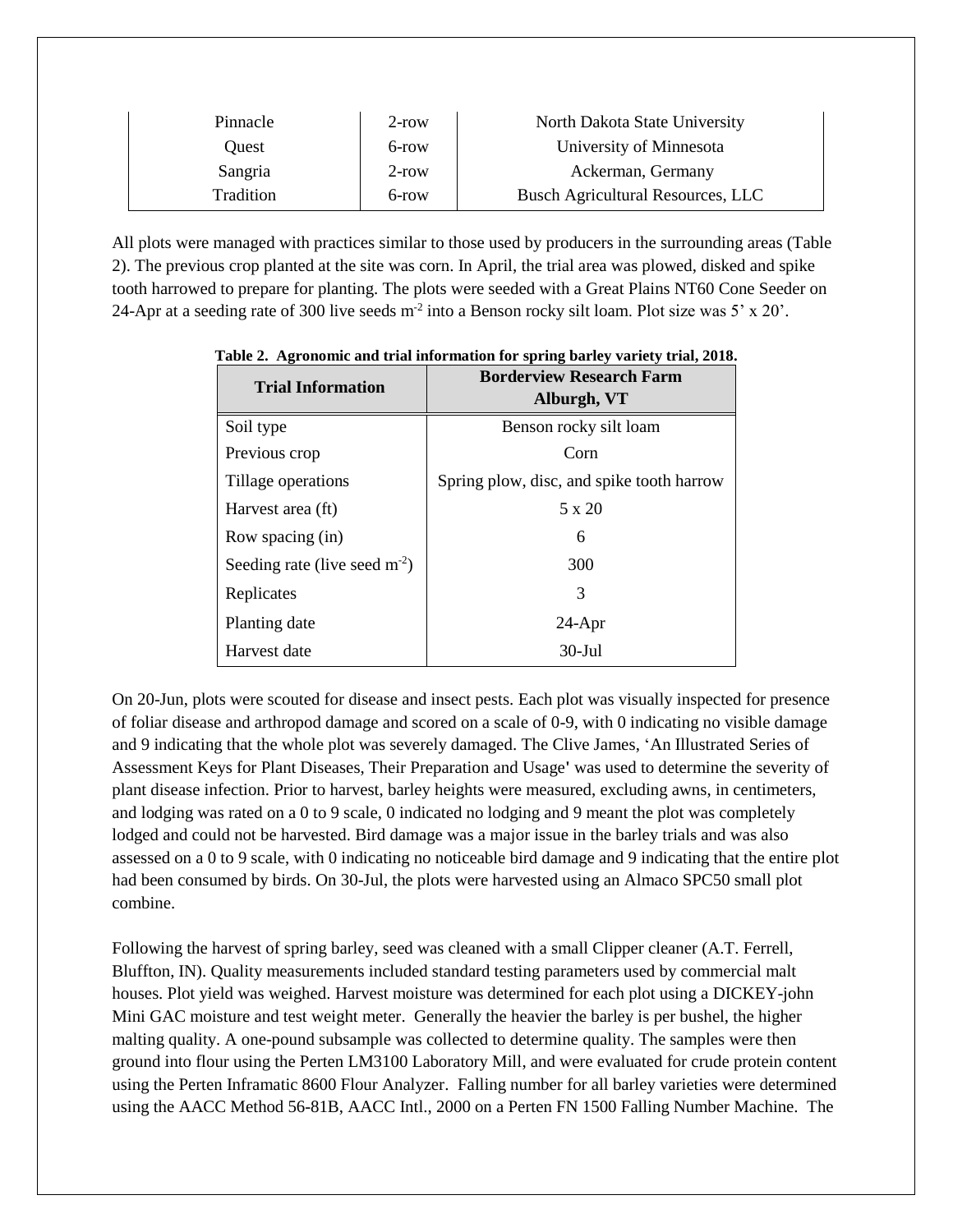falling number is related to the level of sprout damage that has occurred in the grain. It is measured by the time it takes, in seconds, for a stirrer to fall through a slurry of flour and water to the bottom of the tube. Falling numbers greater than 350 indicate low enzymatic activity and sound quality sample. A falling number lower than 200 indicates high enzymatic activity and poor quality. Deoxynivalenol (DON) analysis was analyzed using Veratox DON 5/5 Quantitative test from the NEOGEN Corp. This test has a detection range of 0.5 to 5 ppm. Samples with DON values greater than 1 ppm are considered unsuitable for human consumption. Percent germination (germination energy) was determined by incubating 100 seeds in 4.0 ml of water for 72 hours and counting the number of seeds that did not germinate. Each sample was run in duplicate. Grain assortment or plumpness was determined using the Pfeuffer Soritmat using 100g of clean seed, and was determined by the combining the amount of seed remaining on the 2.78mm and 2.38mm sieves.

All data was analyzed using a mixed model analysis where replicates were considered random effects. The LSD procedure was used to separate cultivar means when the F-test was significant ( $p < 0.10$ ).

Variations in yield and quality can occur because of variations in genetics, soil, weather, and other growing conditions. Statistical analysis makes it possible to determine whether a difference among varieties is real or whether it might have occurred due to other variations in the field. At the bottom of each table a LSD value is presented for each variable (e.g. yield). Least Significant Differences at the 10% level of probability are shown. Where the difference between two varieties within a column is equal to or greater than the LSD value at the bottom of the column, you can be sure in 9 out of 10 chances that there is a real difference between the two varieties. In this example, variety A is significantly different

from variety C, but not from variety B. The difference between A and B is equal to 725, which is less than the LSD value of 889. This means that these varieties did not differ in yield. The difference between A and C is equal to 1454, which is greater than the LSD value of 889. This means that the yields of these varieties were significantly different from one another. The asterisk indicates that variety B was not significantly lower than the top yielding variety.

| <b>Variety</b> | Yield |  |  |  |  |
|----------------|-------|--|--|--|--|
| A              | 3161  |  |  |  |  |
| B              | 3886* |  |  |  |  |
| C              | 4615* |  |  |  |  |
| LSD            | 889   |  |  |  |  |

## **RESULTS**

Seasonal precipitation and temperature recorded at a weather station at Borderview Research Farm are displayed in Table 3. The growing season this year was marked by cool, wet conditions in April and June, and warm, dry weather in May and July. Overall temperature throughout the growing season was slightly higher than average, and total precipitation was 1.57 inches less than normal. From April to July, there was an accumulation of 3402 Growing Degree Days (GDDs), which was 50 GDDs above the 30-year average.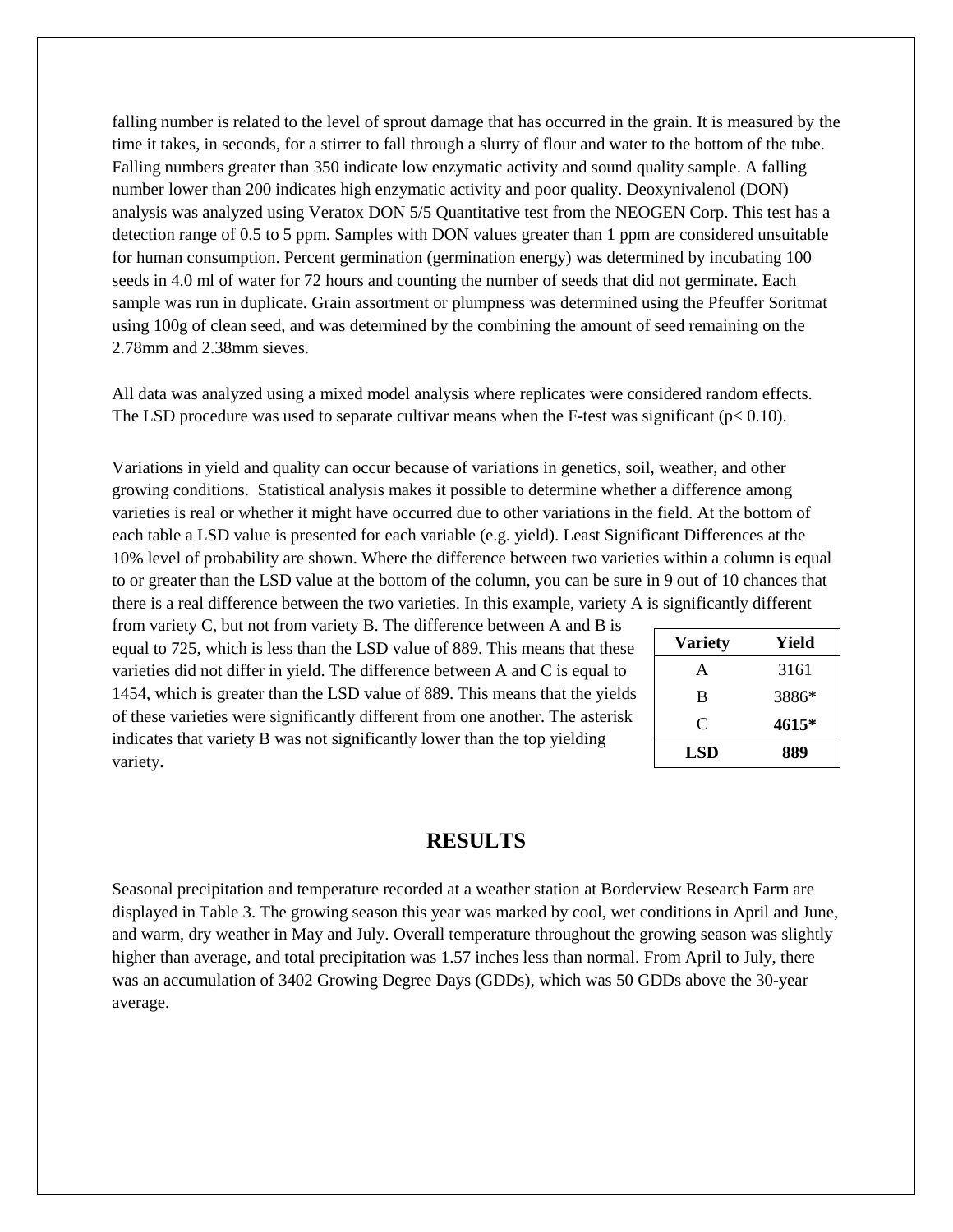| Alburgh, VT                       | April   | May     | June    | July    |
|-----------------------------------|---------|---------|---------|---------|
| Average temperature $(^{\circ}F)$ | 39.2    | 59.5    | 64.4    | 74.1    |
| Departure from normal             | $-5.58$ | 3.10    | $-1.38$ | 3.51    |
|                                   |         |         |         |         |
| Precipitation (inches)            | 4.4     | 1.9     | 3.7     | 2.4     |
| Departure from normal             | 1.61    | $-1.51$ | 0.05    | $-1.72$ |
|                                   |         |         |         |         |
| Growing Degree Days (32-95°F)     | 272     | 853     | 973     | 1305    |
| Departure from normal             | $-112$  | 97      | -42     | 107     |

**Table 3. Temperature and precipitation summary for Alburgh, VT, 2018.**

Based on weather data from a Davis Instruments Vantage Pro2 with WeatherLink data logger.

Historical averages are for 30 years of data provided by the NOAA (1981-2010) for Burlington, VT.

There were significant differences among varieties for height, lodging, bird damage, arthropod damage, and foliar disease (Table 4). The tallest variety was Quest (67.1 cm). This was statistically similar to eight other varieties that were over 61 cm in height. Lodging can be correlated with height, with taller varieties potentially more prone to lodging, and this was true of the 2018 spring barley variety trial. The tallest variety, Quest, had the greatest degree of lodging, with an average lodging severity of 2.67 out of 9.00. Most varieties did not lodge during the season. AAC Synergy, Crescendo, and Pinnacle all experienced a small degree of lodging (less than one out of nine severity).

Bird damage was an issue for all the grains trials, particularly barley trials, at the research farm in 2018. Bird netting was deployed after damage was noted but many plots, particularly those on the edges of the trial, were heavily damaged by birds. 2ND34954 had the worst damage, with a three out of nine severity, indicating that about a third of the yield from this barley variety was lost to bird damage.

Foliar diseases reduce photosynthetic leaf area, use nutrients, and increase respiration and transpiration within colonized host tissues. The diseased plant typically exhibits reduced vigor, growth, and seed fill. Earlier occurrence, greater degree of host susceptibility, and longer duration of conditions favorable for disease development will increase the yield loss. When scouted on 20-Jun, each plot was assessed visually and rated 0-9 for several distinct diseases. These individual disease ratings were combined into a single foliar disease rating for statistical analysis. The most problematic disease noted in the spring barley trial was powdery mildew (*Erysiphe graminis f. sp. tritici*). Powdery mildew had the highest overall severity and contributed the most to each variety foliar disease rating. There was a strong effect by variety. Some plots and varieties were very affected by powdery mildew while others had no powdery mildew at all. Eleven varieties did not have any powdery mildew (AAC Synergy, Accordine, Crescendo, Eifel, Esma, KWS Beckie, KWS Fantex, KWS Tinka, LSC Genie, LSC Odyssey, and Sangria). Nine varieties had all replicates infected with powdery mildew (2ND35001, 2ND28065, 2ND33757, 2ND33821, 2ND3454, 2ND3499, Pinnacle, Quest, and Tradition). Spotting, a symptom of a range of foliar diseases was noted in most varieties. Foliar spots were less widespread and less severe than powdery mildew. Some leaf rust was noted at low severity and confined to a small geographic area of the trial. The varieties ND Genesis, KWS Tinka, Eifel, and Esma were notable for not having any foliar disease symptoms during scouting.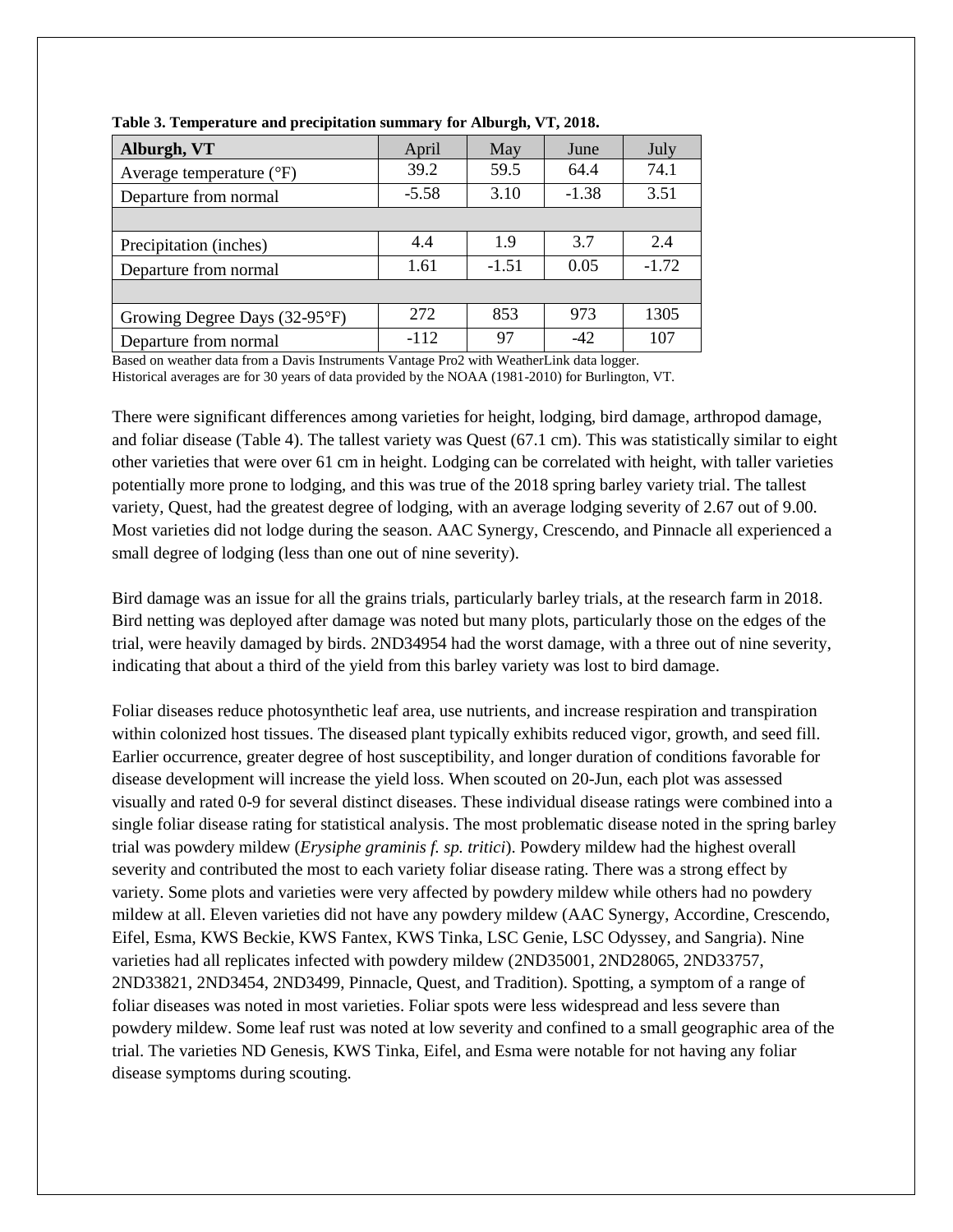Thrips (various species) were the most common insect pest. Thrips are small insects with fringed wings that feed on a variety of plants by puncturing the cells and sucking up the contents. Damage caused by thrips includes discoloration and leaf scarring, reduced growth of the plant, and they can also act as a disease vector. Thrips damage was present in all plots, but at low severity. Mites (various species) were also common, and also at low severity. Some minor damage from cereal leaf beetle and leaf miner was noticed in very few plots.

| Variety            | Height  | Lodging                     | Bird damage                 | Arthropod<br>damage          | Foliar<br>disease        |
|--------------------|---------|-----------------------------|-----------------------------|------------------------------|--------------------------|
|                    | cm      | rating $(0-9)$ <sup>†</sup> | rating $(0-9)$ <sup>†</sup> | rating $(0-9)^{\frac{1}{3}}$ | rating $(0-9)^{\dagger}$ |
| 2ND28065           | 58.1    | $0.00*$                     | $1.00*$                     | 2.00                         | 2.67                     |
| 2ND32529           | $65.4*$ | $0.00*$                     | $1.00*$                     | $1.67*$                      | 1.67                     |
| 2ND33757           | $63.1*$ | $0.00*$                     | $0.67*$                     | $1.67*$                      | 4.33                     |
| 2ND33760           | 57.1    | $0.00*$                     | 2.00                        | 2.33                         | 2.00                     |
| 2ND33821           | $60.8*$ | $0.00^*$                    | $0.33*$                     | 2.00                         | 4.33                     |
| 2ND34954           | 58.7    | $0.00*$                     | 3.00                        | 2.67                         | 2.67                     |
| 2ND34999           | 57.1    | $0.00*$                     | 2.67                        | $1.67*$                      | 3.00                     |
| 2ND35001           | $65.1*$ | $0.00*$                     | 2.33                        | $1.67*$                      | 5.33                     |
| <b>AAC</b> Synergy | $63.2*$ | 0.67                        | $0.67*$                     | $1.33*$                      | $0.33*$                  |
| Accordine          | 55.4    | $0.00*$                     | $0.33*$                     | $1.67*$                      | $0.67*$                  |
| Crescendo          | $63.6*$ | $0.33*$                     | $0.33*$                     | $1.67*$                      | $0.67*$                  |
| Eifel              | 50.3    | $0.00*$                     | $0.67*$                     | 2.00                         | $0.00*$                  |
| Esma               | 50.8    | $0.00^{\ast}$               | $0.67*$                     | 2.00                         | $0.00^*$                 |
| Expo               | 54.2    | $0.00*$                     | $0.67*$                     | 2.00                         | 1.00                     |
| <b>KWS</b> Beckie  | 45.1    | $0.00*$                     | $0.33*$                     | 2.00                         | $0.67*$                  |
| <b>KWS Fantex</b>  | 47.0    | $0.00*$                     | $1.33*$                     | 2.00                         | 1.00                     |
| <b>KWS</b> Tinka   | 56.6    | $0.00*$                     | $0.00*$                     | $1.67*$                      | $0.00*$                  |
| <b>LCS</b> Genie   | 53.4    | $0.00*$                     | $1.00*$                     | $1.67*$                      | $0.67*$                  |
| LCS Odyssey        | 50.1    | $0.00*$                     | $0.67*$                     | 2.00                         | $0.67*$                  |
| ND Genesis         | $63.1*$ | $0.00*$                     | $0.67*$                     | $1.67*$                      | $0.00*$                  |
| Newdale            | 57.1    | $0.00*$                     | $0.67*$                     | 2.33                         | $0.67*$                  |
| Pinnacle           | $61.3*$ | $0.33*$                     | $0.67*$                     | $1.33*$                      | 2.33                     |
| Quest              | $67.1*$ | 2.67                        | $1.67*$                     | $1.00^*$                     | 6.67                     |
| Sangria            | 50.2    | $0.00*$                     | $1.00*$                     | 2.67                         | 1.33                     |
| Tradition          | $64.3*$ | $0.00*$                     | $1.00*$                     | $1.33*$                      | 3.00                     |
| LSD(0.10)          | 7.04    | 0.42                        | 1.96                        | 0.80                         | 0.97                     |
| <b>Trial Mean</b>  | 57.5    | 0.16                        | 1.01                        | 1.84                         | 1.83                     |

|  |  |  | Table 4. 2018 spring barley agronomic characteristics in Alburgh, VT. |  |
|--|--|--|-----------------------------------------------------------------------|--|
|  |  |  |                                                                       |  |

\*Varieties with an asterisk are not significantly different than the top performer in **bold**.

†Zero (0) indicates no damage and nine (9) indicates that 100% was severely affected.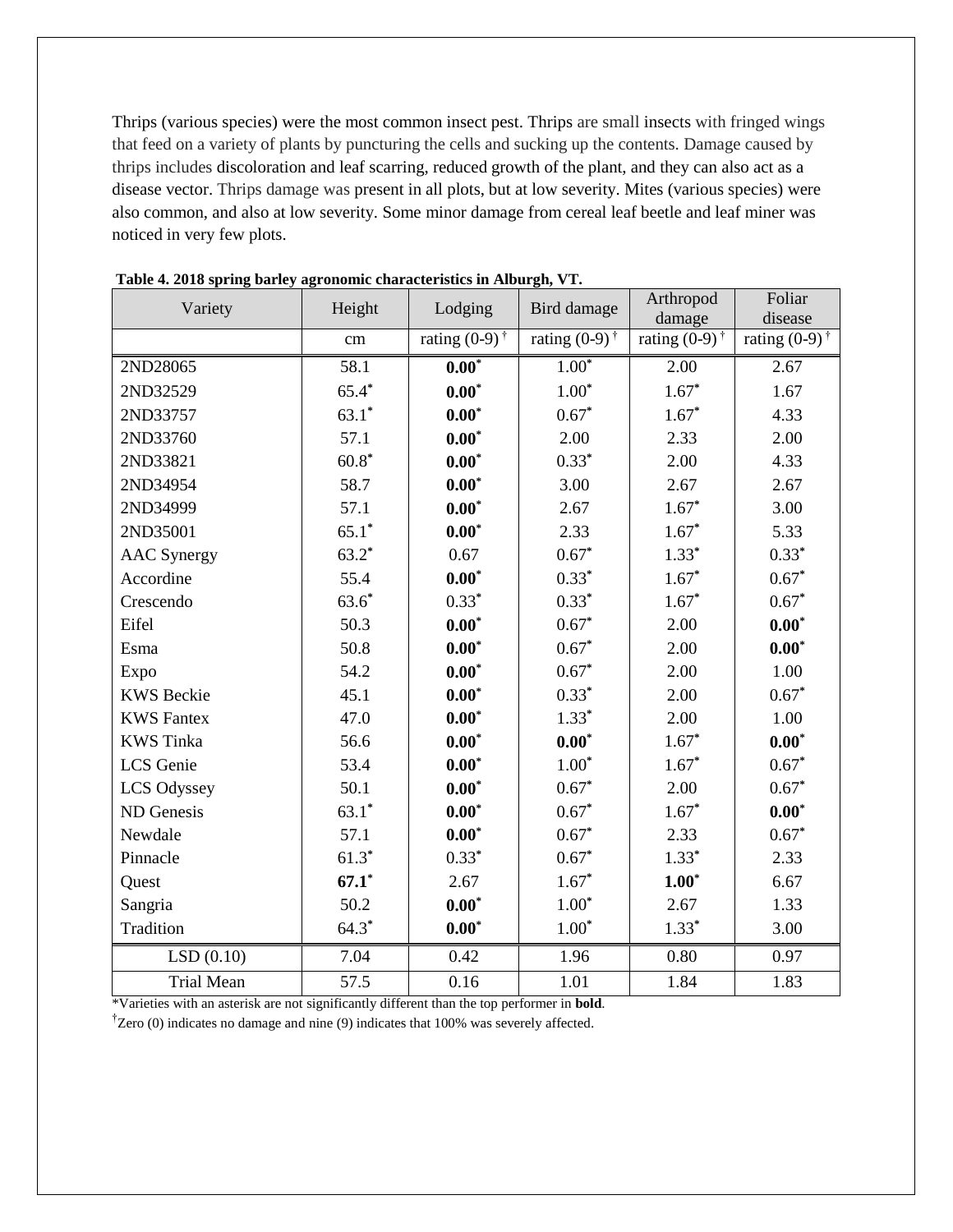#### **Spring Barley Yield and Quality**

Yield and quality varied significantly between varieties of spring barley (Table 5, Figure 1). KWS Tinka had the highest yield at 3089 lbs ac<sup>-1</sup>. This was statistically similar to 2ND32529, AAC Synergy, Accordine, Crescendo, Eifel, Esma, KWS Beckie, KWS Fantex, and Newdale, which all yielded above 2460 lbs ac<sup>-1</sup>. All varieties were below 14% moisture content at harvest and did not require drying down for storage.

| Variety            | Yield at<br>13.5%<br>moisture | Harvest<br>moisture | Test<br>weight   | Protein<br>at 12%<br>moisture | Falling<br>number | <b>DON</b> | Germination       | Plumpness         |
|--------------------|-------------------------------|---------------------|------------------|-------------------------------|-------------------|------------|-------------------|-------------------|
|                    | $lbs$ $ac^{-1}$               | $\%$                | $lbs$ bu $^{-1}$ | $\%$                          | seconds           | ppm        | $\%$              | $\%$              |
| 2ND28065           | 2232                          | 13.1                | $44.3*$          | $9.10*$                       | $357*$            | $0.43*$    | $97.3*$           | 97.4              |
| 2ND32529           | 2632*                         | 13.6                | $44.2*$          | 6.82                          | 303               | $0.43*$    | $96.3*$           | $98.8*$           |
| 2ND33757           | 2452                          | 13.0                | $44.5*$          | 8.70*                         | $361*$            | $0.40*$    | 98.0 <sup>*</sup> | 97.0              |
| 2ND33760           | 2117                          | 13.1                | $45.0*$          | 8.16                          | $342*$            | $0.30*$    | $99.0*$           | 98.4*             |
| 2ND33821           | 1717                          | 13.2                | $42.5^*$         | 8.29                          | 278               | $0.20*$    | 98.0 <sup>*</sup> | 97.9              |
| 2ND34954           | 1462                          | 13.2                | $43.4*$          | 8.25                          | 338*              | $0.33*$    | $97.0*$           | 98.7*             |
| 2ND34999           | 1729                          | 13.2                | $44.2*$          | $8.61*$                       | 325               | $0.27*$    | 97.7*             | $98.6*$           |
| 2ND35001           | 2212                          | 13.3                | $45.2*$          | $9.06*$                       | $363*$            | 0.63       | $99.0*$           | 96.9              |
| <b>AAC</b> Synergy | $2618*$                       | $12.6*$             | 41.6             | 7.94                          | 222               | $0.33*$    | 98.3 <sup>*</sup> | 98.4*             |
| Accordine          | $2911*$                       | $12.7*$             | 41.6             | 7.60                          | 217               | $0.43*$    | 93.0              | 98.3*             |
| Crescendo          | 2989*                         | 12.9                | $44.5*$          | 7.36                          | 306               | $0.30*$    | 97.7*             | 99.1*             |
| Eifel              | 2820*                         | $12.6*$             | 41.2             | 7.92                          | 316               | $0.43*$    | $97.0*$           | 98.6*             |
| Esma               | 2905*                         | 12.8                | $42.4*$          | 7.71                          | 297               | $0.33*$    | 97.7*             | 98.9 <sup>*</sup> |
| Expo               | 2412                          | 13.2                | $44.0*$          | $8.51*$                       | $352*$            | $0.23*$    | 98.3*             | 98.9 <sup>*</sup> |
| <b>KWS Beckie</b>  | 2955*                         | $12.7*$             | 39.6             | 8.03                          | 321               | $0.47*$    | $96.3*$           | $99.0*$           |
| <b>KWS Fantex</b>  | 2486*                         | 13.3                | $42.9*$          | $9.23*$                       | $372*$            | $0.47*$    | 94.3              | 98.1              |
| <b>KWS</b> Tinka   | 3089*                         | 12.8                | 41.3             | 8.04                          | 250               | 0.67       | $96.3*$           | 98.5*             |
| LCS Genie          | 2364                          | 13.1                | $43.5*$          | 7.35                          | $340*$            | $0.40*$    | 95.3              | 98.4*             |
| <b>LCS Odyssey</b> | 2407                          | 13.2                | $42.8*$          | 8.07                          | $346*$            | $0.30*$    | 99.0 <sup>*</sup> | 98.9 <sup>*</sup> |
| ND Genesis         | 2462                          | $12.0*$             | 40.8             | 8.19                          | 260               | $0.50*$    | 95.3              | $99.0*$           |
| Newdale            | 2866*                         | $12.2*$             | 41.0             | $8.90*$                       | 205               | $0.30*$    | 98.7*             | 96.9              |
| Pinnacle           | 2041                          | 13.4                | $44.2*$          | 8.17                          | 340*              | 0.60       | 98.0 <sup>*</sup> | 98.9*             |
| Quest              | 1842                          | $12.4*$             | $42.9*$          | $9.14*$                       | 361               | $0.33*$    | 98.3*             | 94.1              |
| Sangria            | 2023                          | 12.9                | 39.5             | $8.71*$                       | 221               | $0.53*$    | 94.3              | 98.6*             |
| Tradition          | 2144                          | $12.5*$             | $43.5*$          | $8.95*$                       | $366*$            | $0.43*$    | 98.3*             | 97.9              |
| LSD(0.10)          | 617                           | 0.76                | 2.9              | 0.81                          | 35.5              | 0.34       | 3.0               | 0.85              |
| <b>Trial Mean</b>  | 2395                          | 12.9                | 42.8             | 8.27                          | 310               | 0.40       | 97.1              | 98.2              |

**Table 5. Harvest results for the 25 spring barley varieties trialed in Alburgh, VT, 2018.**

\*Varieties with an asterisk are not significantly different than the top performer in **bold**.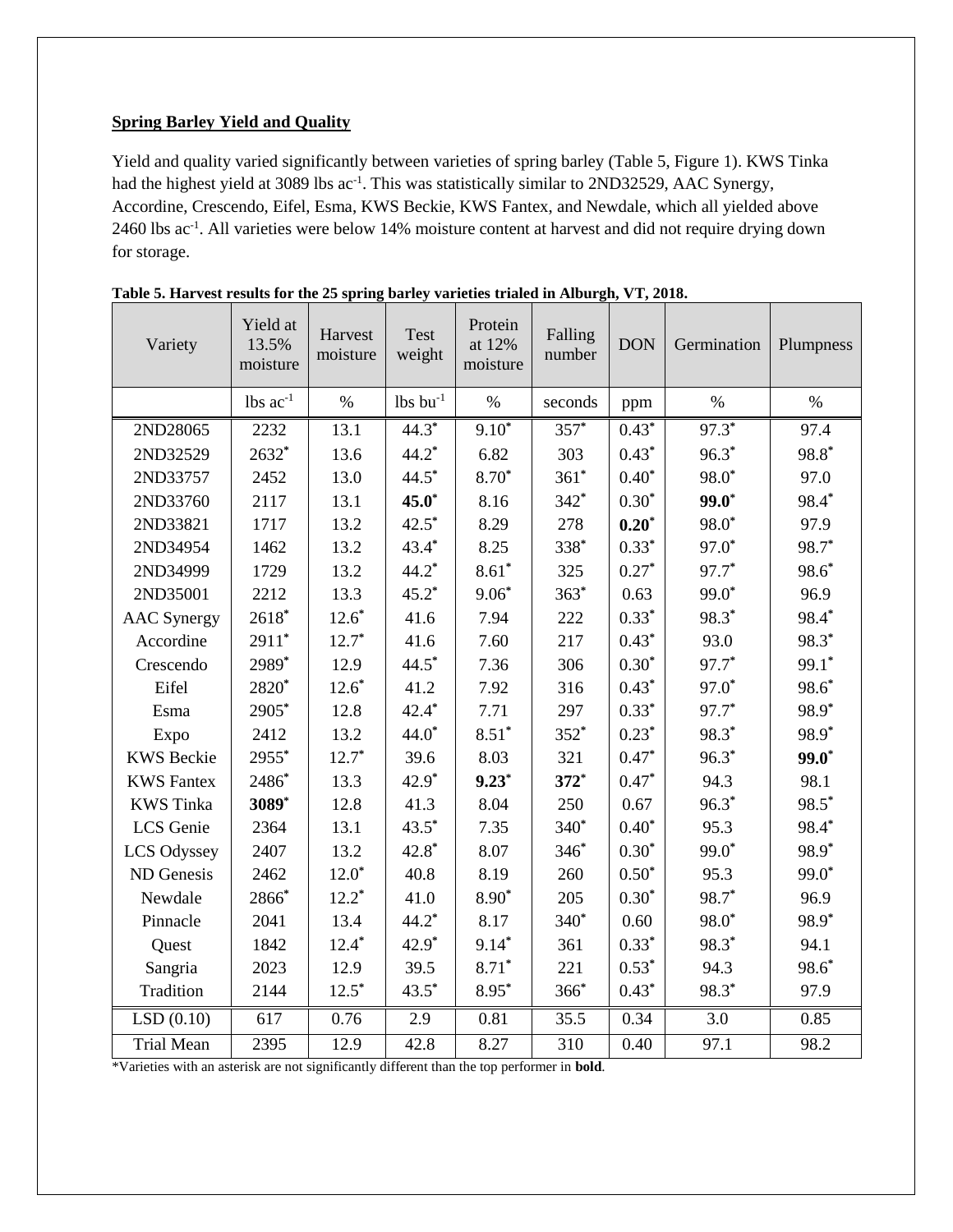None of the barley varieties met the industry standard of 48 lbs bu<sup>-1</sup> for test weight. 2ND33760 had the highest test weight at 45 lbs bu<sup>-1</sup>, statistically similar to sixteen other varieties that were also above 42 lbs bu<sup>-1</sup> for test weight. Four varieties (2ND28065, 2ND35001, KWS Fantex and Quest) met the industry standard for crude protein (between 9% and 11% for malting barley). All other varieties were below 9% crude protein. Accordine and Newdale had falling numbers below 220, indicating low enzymatic activity in these varieties. All varieties tested below the 1 ppm FDA recommended limit for DON concentration. All varieties except Sangria and KWS Fantex were above the industry standard of 95% germination rate. All varieties were above industry standards for plumpness (>80% for a two-row and >70% for a six row barley).



**Figure 1. Yield and crude protein for the 25 spring barley varieties trialed in Alburgh, VT, 2018.** *Varieties with the same letter did not differ significantly by yield.*